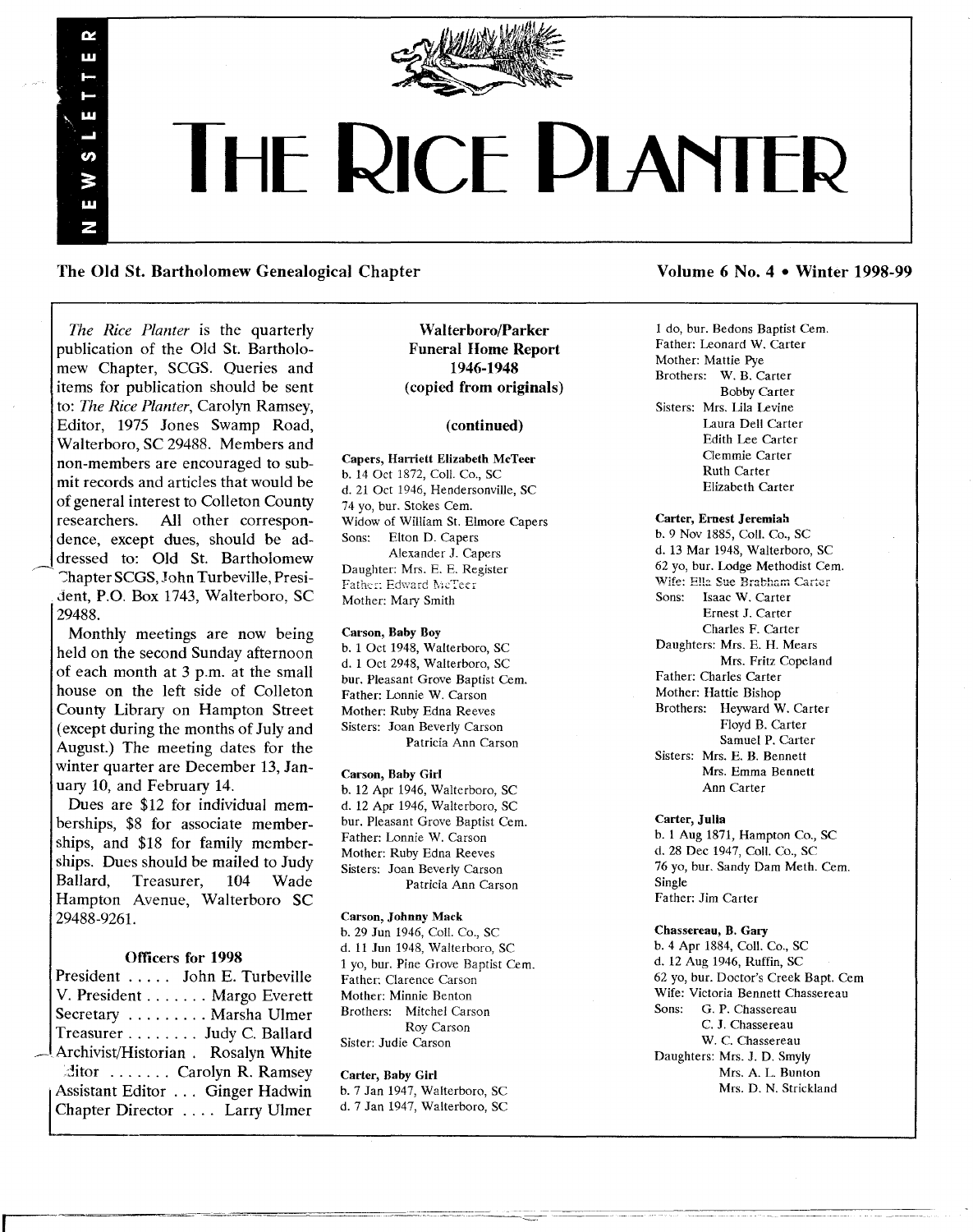#### The Old St. Bartholomew Genealogical Chapter **Volume 6 No.4. Winter 1998-99**

Pearl Chassereau Jennie Ruth Chassereau Father: A. B. Chassereau Mother: Eugenia Delithea Copeland Brothers: James H. Chassereau Riddick Chassereau Sister: Mrs. Blanch Linder

#### Clarke, Josephene Ward

b. 4 Feb 1875, Newberry, SC d. 13 Aug 1948, Walterboro, SC 73 yo, bur. Ward Cem., Ward, SC Divorced from John Austin Clarke Sons: Hugh Clarke Joseph Ward Clarke Daughters: Mrs. E. S. Bomar Mrs. Barney Kreps Mrs. William A. Fellers Father: Joseph Ward Mother: Helen Pope Ward

#### Cohen, Joyce I1sa

b. 1944 d. 12 Jun 1947, Walterboro, SC 3 yo, bur. Cern. of Brith Sholom Father: Mortie Cohen Mother: Dorally Gelson Cohen Brother: Marvin Sidney Cohen

#### Collins, Francis Marion

b. 28 Jan 1894, Darlington Co., SC d. 22 Apr 1946, North Charleston, SC 52 yo, bur. Live Oak Cem. Wife: Leona Carter Collins Daughters: Doris Lee Collins Jennie Cecile Collins Father: F. M. Collins Mother: Lela Williamson Sister: Mrs. R. J. Winters

#### Colson, Gary

b. Coli. Co., SC d. 8 Jun 1948, Walterboro, SC 23 yo, bur. Bedons Baptist Cem. Single Father: Baynard Colson Mother: Etta Bailey Brothers: Kirby Colson Owen Colson Levy Colson David Colson Monroe Colson Sisters: Mrs. Woodrow W. Jerrell Mrs. Howard Simmons Mrs. Charles Drawdy

#### Cone, George William, Sr.

b. 14 Aug 1876, Coli. Co., SC d. 28 Aug 1948, Cottageville, SC 72 yo, bur. Round O Cem. Widower of Sarah Elizabeth Platt Wife: Irma Adelle Reeves Cone

Sons: Joseph Bissell Cone George William Cone, Jr. Daughter: Mrs. Haskell Pace Father: Joseph Hamilton Cone Mother: Annie Rumph Sisters: Mrs. T. P. Johnson Mrs. T. Frank Johnson

#### Cone, Philemon Franklin

b. 23 Feb 1881, Coli. Co., SC d. 1 Aug 1946, Walterboro, SC 65 yo, bur. Live Oak Cern. Wife: Eleida Burns Sons: P. F. Cone, Jr. Julian Burns Cone Daughter: Mrs. Bert G. Utsey Father: W. F. Cone Mother: Mary Goodwin Brothers: M. W. Cone B. G. Cone Sisters: Mrs. E. B. Way Mrs. B. G. Thompson Mrs. B. R. Yates Mrs. L. A. Grayson

#### Connelly, Mamie Avant

b. Coli. Co., SC d. 2 Apr 1947, Walterboro, SC 68 yo, bur. Cross Swamp Methodist Cern. Husband: Hamm W. Connelly Sons: Mack Connelly George Connelly Horace Connelly Ralph Connelly Daughters: Mrs. Leon McMillan Mrs. W. L. Drawdy Father: Berry Avant Mother: Julia Jones Brothers: Jim Avant John Avant Ire D. Avant Sisters: Mrs. Z. T. Fralix Mrs. Berry Roberts Mrs. English Jones

#### Cook, Betty Ruth

b. 21 Jun 1943, Lodge, SC d. 10 Jul 1947, Walterboro, SC 4 yo, bur. Carters Ford Baptist Cern. Father: Harry C. Cook Mother: Vera Lee Fanning Brother: Harry Cook, Jr. Sister: Catherine Brandt

#### Cook, Henry Belk

b. 16 May 1901, Lancaster Co., SC d. 16 Sep 1946, Lake Beaver 45 yo, bur. Live Oak Cem. Wife: Ruth Bell Davidson Son: Henry Belk Cook, Jr. Father: J. C. Cook Mother: Nell Belk

==~-'='==:::::...''-'~' ==:::;.===========--==

Half brothers: Crawford Cook Ralph Cook Sister: Mrs. Frank Wilkes Half sisters: Mrs. Otis Gregory Mrs. Jack Stell Mrs. Lowell Bell Mrs. Francis Horton Mrs. Asa Jones Mrs. Rae Dover Dorothy Cook

#### Cook, Mae Malavine

b. 8 Feb 1948, Miley, SC d. 17 Oct 1948, Walterboro, SC 8 mo, bur. Carters Ford Baptist Cem. Father: Bill Cook Mother: Wilhemenia Nettles Sister: Faye Wilhemenia Cook

#### Cox, Nina Owings

b. Fountain Inn, SC d. 20 Jun 1948, Coli. Co., SC 66 yo, bur. Simpsonville, SC Husband: B. Cox Sons: Riley J. Cox Len B. Cox Daughters: Mrs. Ruth Bishop Mrs. Ella Mae Swicego Father: Jefferson Davis Owings Mother: Melissa Ella Curry Sisters: Mrs. May Caughman Mrs. Effie Edwards Mrs. Willie Wham Mrs. Lila Cox Mrs. Gerhen Kicklighter

#### Craven, Baby Boy

b. 18 Jul 1946, Walterboro, SC d. 18 Jul 1946, Walterboro, SC 1 do, bur. Bedons Baptist Cern. Father: Leroy Craven Mother: Virginia Carson

#### Craven, Baby Boy

b. 19 May 1947, Walterboro, SC d. 19 May 1947, Walterboro, SC 1 do, bur. Bedons Baptist Cem. Father: Erick Craven Mother: Claudia Inez Craven Brothers: Silas Craven Murdaugh Craven John Craven Malton Craven Sisters: Thelma Craven Carrie Craven Nancy Craven

#### Craven, Claudia Inez

b. 1915, Dorchester Co., SC d. 19 May 1947, Walterboro, SC<br>32 yo, bur. Bedons Baptist Cem.<br>Husband: Erick Craven 32 yo, bur. Bedons Baptist Cem.<br>Husband: Erick Craven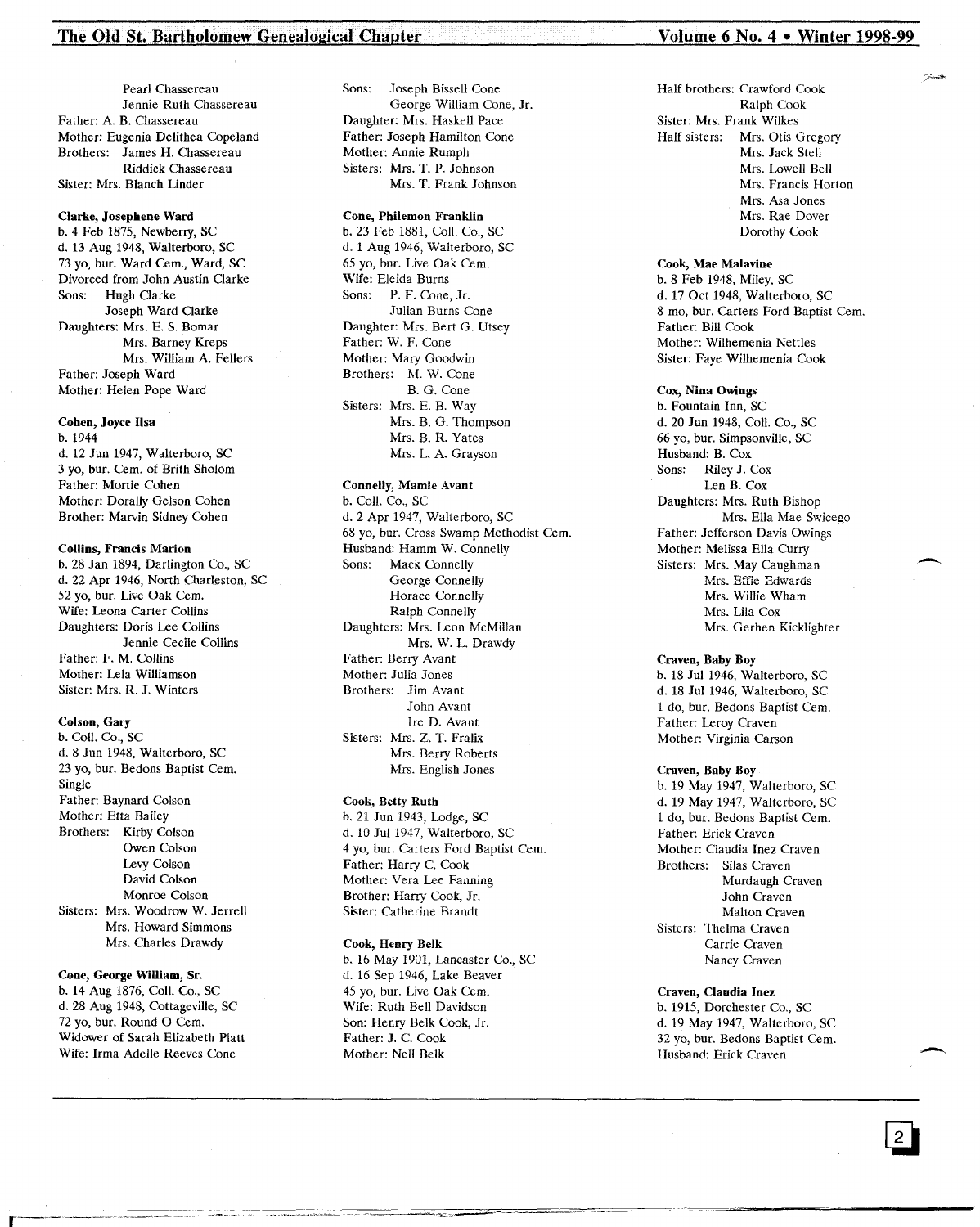## The Old St. Bartholomew Genealogical Chapter Volume 6 No. 4 Winter 1998-99

Sons: Silas Craven Murdaugh Craven John Craven Malton Craven Daughters: Thelma Craven Carrie Craven Nancy Craven Father: Ross Craven Mother: Belle Hickman Sisters: Mrs. David Craven Mrs. Lila Mae Bazzle

#### Craven, Emmie Georgia Pye

b. 2 Oct 1879, Walterboro, SC d. 17 Mar 1947, Columbia, SC 67 yo, bur. Grace Advent Christian Cern. Widow of Archie P. Craven, Sr. Sons: Archie P. Craven, Jr. Dewey Lee Craven Oliver C. Craven Daughters: Mrs. Catherine Owens Mrs. H. J. Carter Mrs. Jeannie Walters Father: George Pye Mother: Cecile Sullivan Brothers: Carlos Pye Albert Pye George Pye Sister: Mrs. Annie Craven

#### Craven, Baby Girl

b. 3 Oct 1946, Walterboro, SC j.3 Oct 1946, Walterboro, SC 1 do, bur. Bedons Baptist Cern. Father: James Craven, Jr. Mother: Eldina Youngblood

#### Craven, Johnnie W.

b. 11 Aug 1909, ColI. Co., SC d. 26 Feb 1948, ColI. Co., SC 38 vo, bur. Pleasant Grove Baptist Cem. Wife: Anna Eliza Craven Sons: Gerald Craven Charles Craven Daughters: Helen Craven Betty Jean Craven Father: Thaddeus Craven Mother: Minnie Valentine Brothers: O. T. Craven Gilbert Craven Sisters: Mrs. E. C. Crosby Mrs. Oliver Crosby Mrs. H. B. Langdale Mrs. J. M. Green

## Crosby, Ashley Fritz

b. ColI. Co., SC d. 20 Feb 1948 45 yo, bur. Bedons Baptist Cem. Wife: Lillian Eleanor Haggard<br>Sons: Steve Crosby Steve Crosby Horace Crosby

 $426887$ Ashley Furman Crosby Dial Samson Crosby Daughters: Mrs. Doris Snyders Mrs. Mildred Brown Irelia Crosby Father: George Washington Crosby Mother: Sallie Crosby Brothers: Wesley Crosby Corbett G. Crosby Sisters: Mrs. E. L. Hiott  $exch^{\frac{1}{2}}$ Mrs. Dora Smith Mrs. R. B. Jennings Mrs. Cecil Colson Mrs. Michael Nix

#### Crosby, Benjamin Hearl

b. ColI. Co., SC d. 13 Sep 1946, Walterboro, SC 40 yo, bur. Adnah Methodist Cem. Wife: Vernell Varnadoe Crosby Son: Buster Crosby Daughters: Betty Ann Crosby Millie Jane Crosby<br>Laveria Crosby Father: S. A. Crosby  $\overrightarrow{\mathcal{M}}$ Mother: Catherine Herndon Brothers: James L. Crosby  $\alpha e^{i\phi}$ Steve S. Crosby Earl Crosby Nathan Crosby Sister: Mrs. E. H. Bowers **Add** 

## Crosby, Pvt. Charles Heyward

b. 14 Jul 1907, Call. Co., SC d. 27 Jan 1945, Belgium 37 yo, bur. Mt. Carmel Methodist Cem. Single Father: Jake Crosby Mother: Ottie Evans Brothers: Whaley Crosby  $\mathfrak{A}^{\beta}$ J. C. Crosby Howell Crosby Isham Crosby Floyd Crosby Franklin Crosby Half brother: Paul Wilson Sisters: Mrs. George F. Andrews Mrs. C. M. Robertson Ray Crosby

#### Crosby, David Ellerbe

b. 27 Mar 1897, Coll. Co., SC d. 7 Aug 1948, St. George, SC 51 yo, bur. Tabor Methodist Cem. Wife: Mae Berry Crosby<br>Son: Charles E. Crosby Daughter: Elizabeth Crosby **Example 2** Father: B. E. Crosby "<br> $\sum_{i=1}^{N} \sum_{i=1}^{N}$  Mother: Mary Breland Crosby Brothers:  $J, J, Crosby$  only R. C. Crosby Sisters: Mrs. Berry Bryan

Mrs. J. H. Gooding<br>Mrs. J. B. Ulmer<br>Mrs. R. B. Breland *condel for* 2<sup>110</sup>  $9994$ 's<sup>o</sup>Crosby, Docia Ulmer b. 12 Jul 1877, Coll. Co., SC d. 18 May 1947, Ruffin, SC 70 yo, bur. Bethel Methodist Cem. Widow of James Martin Crosby  $\frac{1}{2}$ <br>Sons: Rev. Bryan M. Crosby 50<sup>!</sup> Rev. Bryan M. Crosby 50<sup>!</sup> J. G. Crosby  $\leq 0.5$ Rev. Ralph D. Crosby  $\leq \circ 4$ L. G. Crosby  $\frac{60.5}{50.5}$ Daughters: Mrs. Dodie C. Ross  $\mathcal{G}^{0\mathcal{L}}$ <br>Mrs. J. Elzie Kinsey  $\mathcal{L}^{0\mathcal{L}^{0}}$ Mrs. J. Elzie Kinsey  $50\%$   $43\%$ Vivian Crosby  $\sqrt{3}$  43 Father: LeGrand Ulmer 91 ~other: Sarah Ann Risher *q'1* Brothers: B. R. Ulmer  $10<sup>1</sup>$ James G. Ulmer/07 Sisters: Mrs. Rosa Patrick 10<sup>2</sup> Mrs. Mamie Crosby  $10^{25}$ Mrs, Miley Hudson  $/0\%$  $4\frac{18889}{9}$  and  $\frac{1}{2}$  and  $\frac{1}{2}$  and  $\frac{1}{2}$  and  $\frac{1}{2}$ Mrs. Andrew Edmondson 10<sup>9</sup> Crosby, Lt. Donald Benjamin b. 10 Mar 1924, Ruffin, SC d. 26 Jul 1948, Albany, GA  $\bigwedge_{i=1}^{n}$   $\mathbb{Z}^{+}$  yo, but. Tabor methodist Cent.  $10^{35}$  . Whe: Miriam Warren Crospy Father: M. E. Crosby Asset Mother: Ollie Mae Breland Brother: Reginald Crosby

# Crosby, Ella Bryant

b. 12 Aug 1870, Coil. Co., SC d. 15 May 1948, Walterboro, SC 77 yo, bur. Live Oak Cern. Widow of Oscar P. Crosby Son: J. O. Crosby Father: Jim Griffin (adopted)

**Crosby, Emlon** b. 10 Nov 1891, Coll. Co., SC d. 9 Aug 1948, Coli. Co., SC 56 yo, bur. Tabor Methodist Cem.  $\sqrt{6}$  Wife: Beatrice Ulmer Crosby  $\lambda^{\mathcal{O}^{\frac{1}{\mathcal{O}}}}$ Sons: Howard Crosby  $30^{\circ}$  Max L. Crosby Daughters: Mrs. Beach Padgett  $\mathbb{R}^{\mathbb{C}^{\times}}$ Mrs. Evelyn Crosby Moore 20<sup>5</sup> Father: Richard Crosby Mother: Addie Ritter Brother: Lou Crosby Sisters: Mrs. C. K. Breland Mrs. R. W. Graham

#### Crosby, Hazor b. 21 Oct 1921, Coll. Co., SC

d. 8 Nov 1948, Atlanta, GA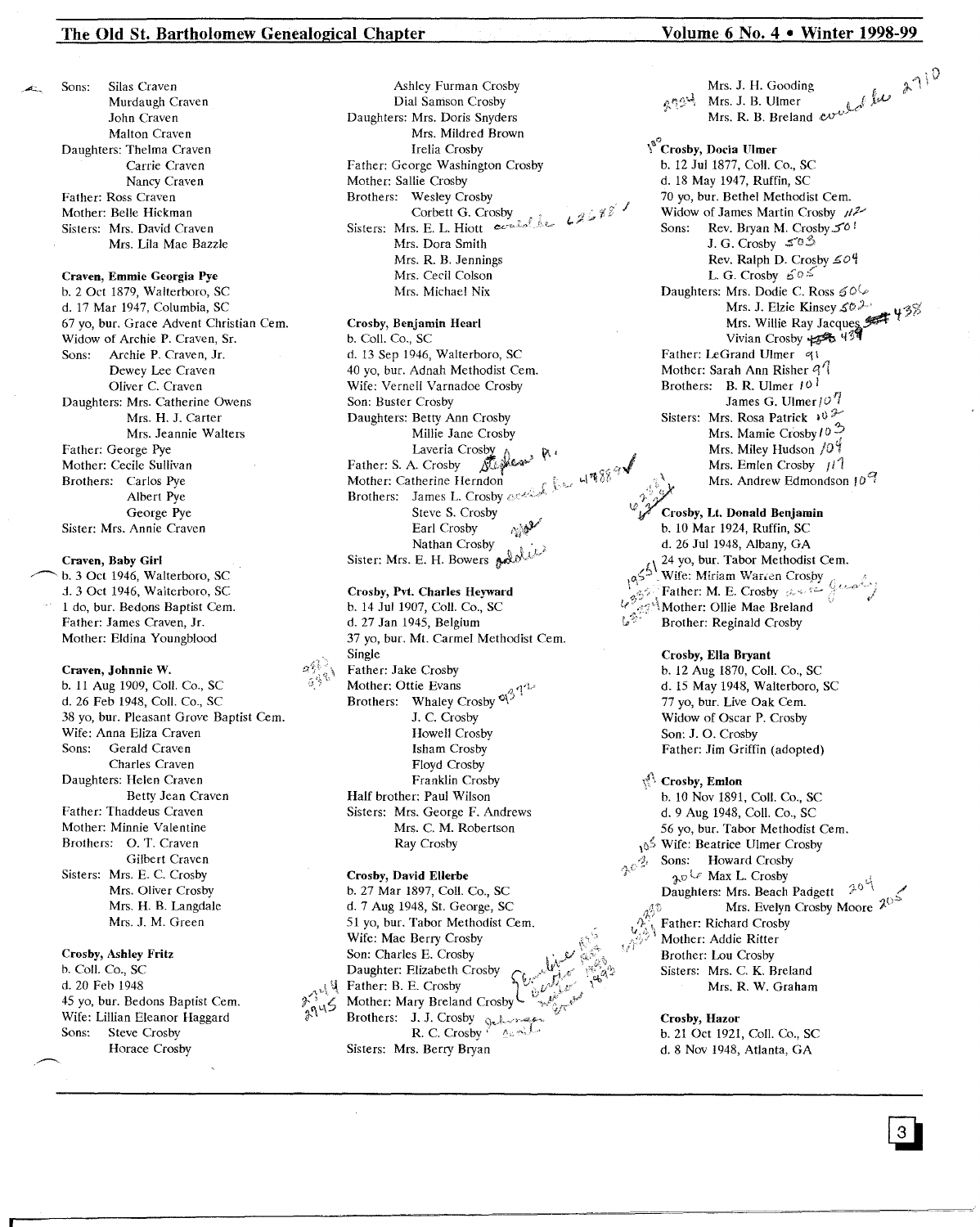#### The Old St. Bartholomew Genealogical Chapter Volume 6 **No.4** • Winter 1998-99

27 yo, bur. Bethel Methodist Cem. Single Father: Benjamin K. Crosby Mother: Elvie Emily Breland Brothers: Abraham Crosby Billy Crosby Walter Crosby Sisters: Lillie Bell Crosby Mrs. Laurie Nettles

<sup>\*</sup>Crosby, Herman G. b. 31 Aug 1887, Walterboro, SC d. 14 Jun 1948, Walterboro, SC 60 yo, bur. Live Oak Cern. Wife: Gaynell Price Crosby<br>Sons: J. H. Crosby  $\iota_{\ell}$ 00 H. G. Crosby, Jr.  $\leq \frac{q_1}{3}$ VonLehe Crosby  $\leq qq b$ Daughters: Mrs. J. G. Drawdy  $6$   $97\frac{1}{6}$  $Mrs$ . Thomas Lee Rhodes  $5^{975}$ <sup>V</sup>

•. j

Deanie Crosby<br>Father: Steven M. Crosby Mother: Sarah Grant **Brothers:** S. M. Crosby  $f^{qq}$ J. W. Crosby 'i0 Sisters: Mrs. W. A. Fontaine *S:,.:* Mrs. R. B. Padgett $\mathcal{G}^{Q} \mathcal{U}^{Q}$ 

#### Crosby, James Lawrence

b. 21 Dec 1913, Walterboro, SC d. 28 Aug 1946, Norfolk, VA 32 yo, bur. Grace Advent Christian Cern. Single Father: Perry C. Crosby, Sr. Mother: Lelia Jordan Step mother: Mrs. Inez Bazzle Stanfield Half brothers: Oliver P. Crosby Elery C. Crosby Gary Crosby Benjamin Crosby Oscar Crosby Perry C. Crosby, Jr. Sisters: Mrs. John Howard Mrs. T. C. Setzer Mrs. N. J. Brewton Mrs. Dolphas Bootle Half sisters: Mrs. B. H. Valentine Mrs. Florrie Valentine Mrs. Roland Thomas Jewel Crosby Mrs. Eudel Bazzle Annie M. Crosby Minnie Pearl Crosby

Crosby, Lewis b. Coll. Co., SC d. 6 Jun 1947, ColI. Co., SC

55 yo, bur. Bedons Baptist Cem. Single Father: John Crosby Mother: Julia Crosby Brother: Ernest Crosby

Sisters: Mrs. Alford Crosby Mrs. Moody Ritter Mrs. H. B. Ritter Mrs. Odie Simmons

#### Crosby, Mary Breland

b. 24 Nov 1874, Coil. Co., SC d. 25 Jan 1948, Walterboro, SC 73 yo, bur. Live Oak Cern. Widow of John William Crosby Daughter: Mrs. J. W. Baggett Father: Dock Breland Mother: Catherine Hudson Brothers: C. Y. Breland C. J. Breland Sister: Mrs. D. N. Givens

#### Crosby, Mary Caroline Thomas

b. 18 Jan 1873, Hampton Co., SC d. 30 Oct 1948, Ruffin, SC 75 yo, bur. Tabor Methodist Cem. Widow of Benjamin Black Crosby Sons: B. F. Crosby E. Palmer Crosby Kisler P. Crosby Daughters: Mrs. G. A. Berry Mrs. T. H. Hydrick Mrs. M. L. Carter Mrs. J. H. McMillan Father: Jefferson P. Thomas Mother: Amanda Corbin Brothers: W. H. Thomas J. H. Thomas Sisters: Mrs. A. C. Drawdy Mrs. B. H. Drawdy Mrs. W. J. Proveaux Mrs. H. D. Padgett Mrs. D. E. Goodson

 $1/\mathcal{P}^{\mathbb{R} \setminus \mathbb{R}}$  Crosby, Mary Ellen Fender b. 23 Oct 1870, Coll. Co., SC d. 24 Jun 1948, Walterboro, SC 77 yo, bur. Bethel Methodist Cem.  $\frac{1}{2}$  Widow of H. A. Crosby<br>Sons: A. B. Crosby A. B. Crosby  $\gamma \leq \sqrt[2]{\sqrt[2]{\frac{1}{2}}}$ Watson D. Crosby 4658 H. H. Crosby  $\leq$   $k$ <sup>2</sup>  $\leq$   $k$   $\leq$   $\leq$   $\leq$   $\leq$   $\leq$   $\leq$   $\leq$   $\leq$   $\leq$   $\leq$   $\leq$   $\leq$   $\leq$   $\leq$   $\leq$   $\leq$   $\leq$   $\leq$   $\leq$   $\leq$   $\leq$   $\leq$   $\leq$   $\leq$   $\leq$   $\leq$   $\leq$   $\leq$   $\leq$   $\leq$   $\leq$ Daughters: Mrs. K. D. (?)Greece *vi* Mrs. C. W. Crosby **4 22-11**<br>المسجد المسجد المسجد المسجد المسجد المسجد المسجد المسجد المسجد المسجد المسجد المسجد المسجد المسجد المسجد المسجد , :;,iMother: Martha Hunter

Crosby, Mary (Molly) J. Breland b. 20 Aug 1863, Coli. Co., SC d. 13 Mar 1946, Coli. Co., SC 82 yo, bur. Tabor Methodist Cem. Widow of B. E. Crosby  $\chi \psi^{\dagger}$ Sons: J. J. Crosby R. C. Crosby D. E. Crosby Daughters: Mrs. J. H. Gooding

Mrs. J. B. Bryan<br> **T** Mrs. **Q.** B. Ulmer **2**105 Mrs. R. B. Breland Father: Robert Breland

#### Crosby, Nora Connelly

b. 26 Sep 1886, Barnwell Co., SC d. 3 Sep 1946, Charleston, SC 59 yo, bur. Pine Grove Baptist Cem. Husband: R. M. Crosby Son: Woodrow Crosby Daughter: Lena Crosby Father: John Connelly Half brothers: H. W. Connelly Charlie Connelly Walter Connelly Bill Connelly Sisters: Mrs. Lizzie Crosby Mrs. Effie Jones Mrs. E. P. Hudson Mrs. Robert Crosby

#### Crosby, Sgt. Parker Edward

b. 21 Dec 1916, ColI. Co., SC d. 13 Oct 1944, Germany 27 yo, bur. Bedons Baptist Cem. Wife: Mary Stevens Crosby Father: John H. Crosby Mother: Adeline E. Crosby Brothers: Walter Crosby Calvin Crosby Half brother: Cotesworth T. Pinckney Sister: Mrs. LeRoy T. Seyle

 $\mathcal{L}_{\mathcal{N}}^{\otimes}$ Crosby, Raymond Westley b. ColI. Co., SC d. 1 Mar 1946, Walterboro, SC 51 yo, bur. Pine Grove Baptist Cern. Wife: Emily Ulmer Crosby  $2720$ <br>Sons: Sammie Lee Crosby  $\ldots$  $S$ oons. Sammie Lee Cros $\mathcal{Y}$ Dan Crosby  $\sim$  UV 2.2 Daughters: Elizabeth Crosby  $4\frac{1}{2}$ Pearl Crosby  $\cup$  I 3<sup>2</sup>  $\mathbb{R}^n$  Father: Daniel Crosby  $\mathbb{Z}_q^{\{1\}}$  Mother: Margaret Stanfield Brothers: Barney Crosby Byrd Crosby

> Crosby, Rita Driggers b. 20 Nov 1923, Coil. Co., SC d. 19 Feb 1947, Walterboro, SC 23 yo, bur. Bedons Baptist Cem. Husband: Arland Crosby Son: Jack Delwin Crosby Daughters: Miriam Crosby Jeanette Crosby Father: W. H. Driggers Mother: Miss Bazzle Brothers: Herman Driggers Haskell Driggers Sisters: Mrs. Arthur (?)Mizell Mrs. R. H. Lee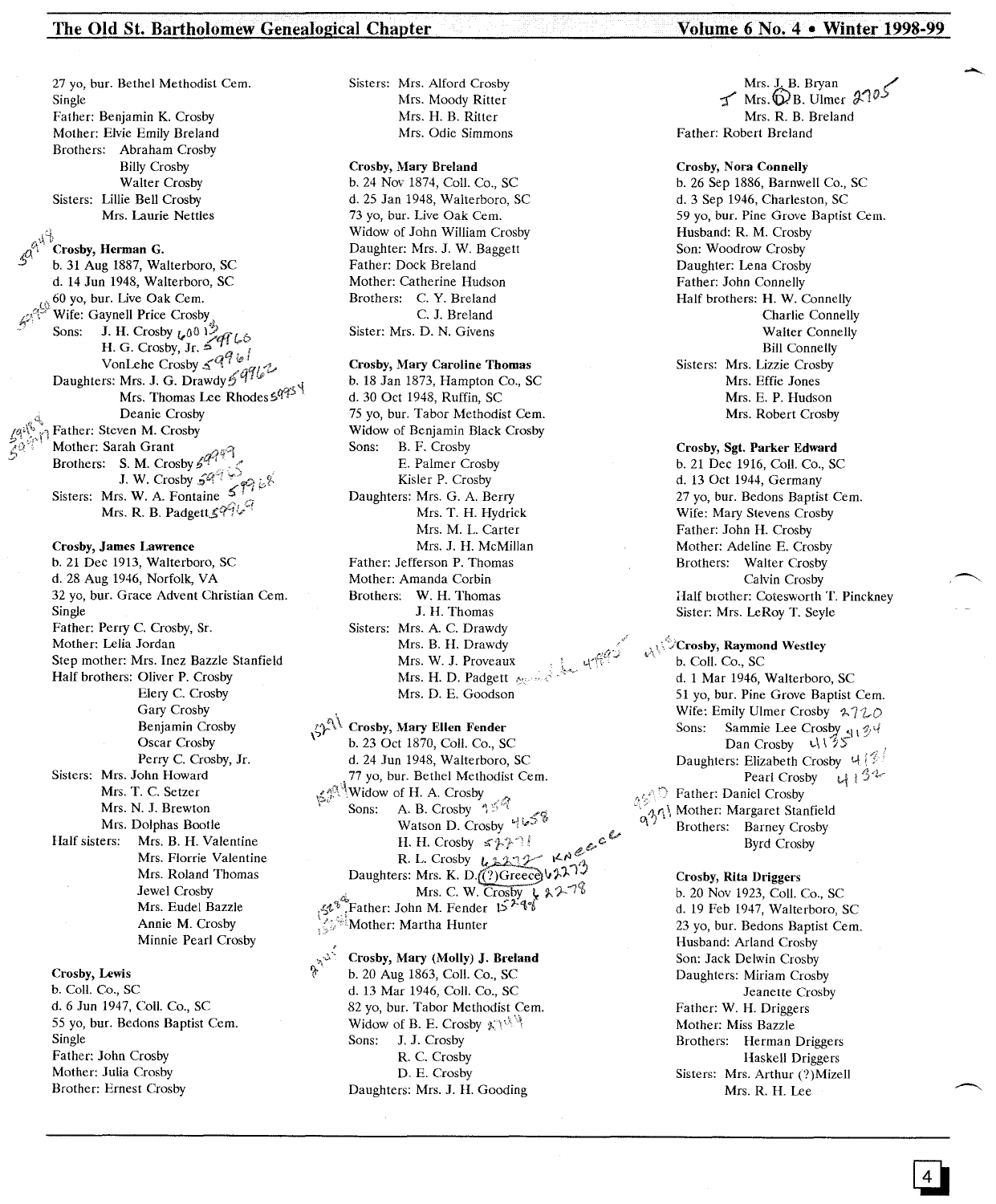## The Old St. Bartholomew Genealogical Chapter (1998-99) 7 Volume 6 No. 4 • Winter 1998-99

Dandridge, Annie Virginia Loper b. 28 Dec 1875, Charleston Co., SC i. 26 Dec 1948, Walterboro, SC 73 yo, bur. Live Oak Cern. Husband: James Dandridge Sons: Harry S. Dandridge Edmond W. Dandridge Daughter: Mrs. Clyde? Father: Samuel Simms Loper Mother: Henrietta Messinghard Hyrne Brothers: E. D. Loper C. C. Loper Sisters: Mrs. Lula L. Glover Miss Essie Loper

 $\mathfrak{p}_i$ \i;;~\VDavis, Emma George Chaplin d. 5 Mar 1948, Baltimore, Maryland<br>§4 yo, bur. Live Oak Cem.  $M_{\rm{max}}^{(94 \text{ yo, but.}$  Live Oak Com. *I'"',,* Widow of Ulmer Washington Davis  $\cdot$ 1 J $\cdot$ <sup>1</sup> $\cdot$ <sup>1</sup> $\cdot$ <sup>1</sup> $\cdot$ <sup>1</sup> $\cdot$ <sup>1</sup> $\cdot$ <sup>1</sup> $\cdot$ <sup>1</sup> $\cdot$ <sup>1</sup> $\cdot$ <sup>1</sup> $\cdot$ <sup>1</sup> $\cdot$ <sup>1</sup> $\cdot$ <sup>1</sup> $\cdot$ <sup>1</sup> $\cdot$ <sup>1</sup> $\cdot$ <sup>1</sup> $\cdot$ <sup>1</sup> $\cdot$ <sup>1</sup> $\cdot$ <sup>1</sup> $\cdot$ <sup>1</sup> $\cdot$ <sup>1</sup> $\cdot$ 

# DeLoach, Baby Boy

 $\,$ 

b. 27 May 1947, Walterboro, SC d. 28 May 1947, Walterboro, SC 1 do, bur. Sandy Hill Cern. Father: R. H. DeLoach Mother: Lola Adams Brothers: Richard DeLoach Vernon DeLoach Bobby DeLoach Sister: Erneal DeLoach

eLong, Baby Girl .23 Apr 1948, Walterboro, SC d. 23 Apr 1948, Walterboro, SC 1 do, bur Doctor's Creek Baptist Cern. **Father: Charlie D. DeLong**  $\sum_{i=1}^{N}$  Mother: Dahlia Kinard Brothers: C. D. DeLong,  $Jr \sim \mathbb{Q}$ Louie DeLong  $\cup_{\mathbb{R}}$ Sisters: Betty DeLong  $\Im$   $\Im$ Helen DeLong  $\mathcal{H}^{\mathcal{A}}$ 

# DeLong, Dahlia Kinard

b. 11 Feb 1909, ColI. Co., SC d. 23 Apr 1948, Walterboro, SC 39 yo, bur. Doctor's Creek Baptist Cern. **i).** Husband: Charlie D. DeLong<br>Sons: C. D. DeLong. Jr. 4 C. D. DeLong, Jr.  $\check{\mathcal{A}}$ 0<sup>1</sub></sup> Louie DeLong  $\forall$  0( $\degree$ ) Daughters: Betty DeLong 3126 Helen DeLong  $\sim$   $\sqrt[3]{6}$ Father: A. L. Kinard  $k\%$ Mother: Janie Ulmer  $\mathbb{Z}^q$ Brothers: Merrick Kinard 4  $\sqrt{2}$ Willis Kinard  $\psi \circ \psi$ Harold Kinard  $\psi$ <sup>4</sup> Jack Kinard  $\psi^{i_0}$ Sister: Mrs. Tom Ryan  $\psi$ 

#### DeWitt, Ben b. Orangeburg Co., SC

d. 12 Aug 1946, ColI. Co., SC 79 yo, bur. Smoaks Baptist Cem. Wife: Mrs. Ben DeWitt Son: Carl De Witt Daughters: Mrs. Charles H. Crosby Mrs. Fay Cordell Mrs. John Webber Brother: John DeWitt

#### Dillard, Ana

b. 16 Mar 1868, Georgia d. 5 Jun 1946, ColI. Co., SC 78 yo, bur. Risher Cem. Single Father: Allen Dillard Mother: Orthey Dillard

#### Dopson, Emmett Edward

b. 23 Dec 1885, ColI. Co., SC d. 25 Jun 1948, ColI. Co., SC 62 vo. bur. Adnah Methodist Cem. Wife: Sallie Frances Rentz Sons: Charlie Dopson Edward Dopson Daughters: Mrs. H. S. Bailey Mrs. M. E. Caldwell Mrs. E. H. Dopson Father: E. H. Dopson Mother: Annie Crosby Sister: Mrs. O. Gagney

#### *l),* '. *Drawdy, Florence Wilhemena Hiers*

,/;,

. b. 11 May 1889, Co!l. Co., SC d. 6 Dec 1947, ColI. Co., SC 58 yo, bur. Doctor's Creek Baptist Cem.  $\mathbb{R}^{\mathbb{Q}^{\mathbb{N}}}$  Husband: R. L. Drawdy Son: John W. Drawdy Daughters: Mrs. Dewey Carter  $\gamma^{\mathcal{G} \mathcal{O} \mathcal{G}}$ Mrs. Sigsbee Jones  $\mathcal{L}^{\mathcal{N}}$ Mrs. Guy Jones Mrs. G. B. Smyly Father: G. H. Hiers Mother: Sally Jordan Brothers: Walter Hiers McGrady Hiers W. H. Hiers  $\sqrt{216}$ Newton Hiers F. J. Hiers Lonnie Hiers Half brothers: Soloman Hiers Jervey Hiers 1410 George Hiers Sisters: Mrs. Henry Sharpe Mrs. J. W. Wells Mrs. R. L. Kersh Mrs. Russell Craven Mrs. Lewis Ashbaugh Half sisters: Mrs. Cora Maninship Mrs. Ray Webster Miss Leona Hiers

Drawdy, George H.

b. 24 Dec 1877, ColI. Co., SC d. 25 Jun 1946, Walterboro, SC 68 yo, bur. Bedons Baptist Cem. Wife: Elinor Elizabeth Craven Son: Horace Drawdy Daughter: Martha Drawdy Father: Ansel Drawdy Mother: Elizabeth Cone Brother: H. E. Drawdy

#### Drawdy, Mary Jane Catterton

b. 8 Sep 1858, ColI. Co., SC d. 12 Feb 1946, Charleston, SC 87 yo, bur. Ebenezer Methodist Cern. Widow of Julius B. Drawdy Sons: Grover C. Drawdy David P. Drawdy Nathan C. Drawdy Jeff Drawdy Daughter: Mrs. Joe H. Rodgers Father: Alonzo Catterton Mother: Leonie Kinsey Brother: William Catterton Sisters: Mrs. Sarah Ferrell Mrs. Frank Ritchie Mrs. Laura Ritchie

#### Drawdy, Minnie L. Beach

b. 10 Nov 1873, ColI. Co., SC d. 22 Jan 1947, Walterboro, SC 73 yo, bur. Doctor's Creek Baptist Cern. Widow of Campbell Wesley Drawdy, Sr. Sons: Fioyd E. Drawdy Ernest J. Drawdy Campbell W. Drawdy, Jr. Daughters: Mrs. John A. Westbury Mrs. Alton N. Jones Mrs. Kenneth R. Padgett Mrs. Marian C. Nettles Father: Wesley Beach Mother: Alsenia "Senie" 1. Saunders Sisters: Mrs. Archie C. Breland Mrs. William Kinard 1904 | Mrs. Walter Linder American Mrs. J. M. Utsey

#### Drawdy, Polly Annie Bowers

b. 13 Apr 1863, ColI. Co., SC d. 1 Dec 1946, Stokes, SC 83 yo, bur. Doctor's Creek Baptist Cem. Widow of Joseph C. Drawdy Step sons: R. Lee Drawdy William C. Drawdy Ivy Drawdy Daughters: Mrs. John D. Smyly Mrs. C. M. Ryan Father: William Bowers Mother: Elizabeth Emanuel

#### Driggers, Andrew

b. 4 May 1862, Coil. Co., SC d. 23 Sep 1946, ColI. Co., SC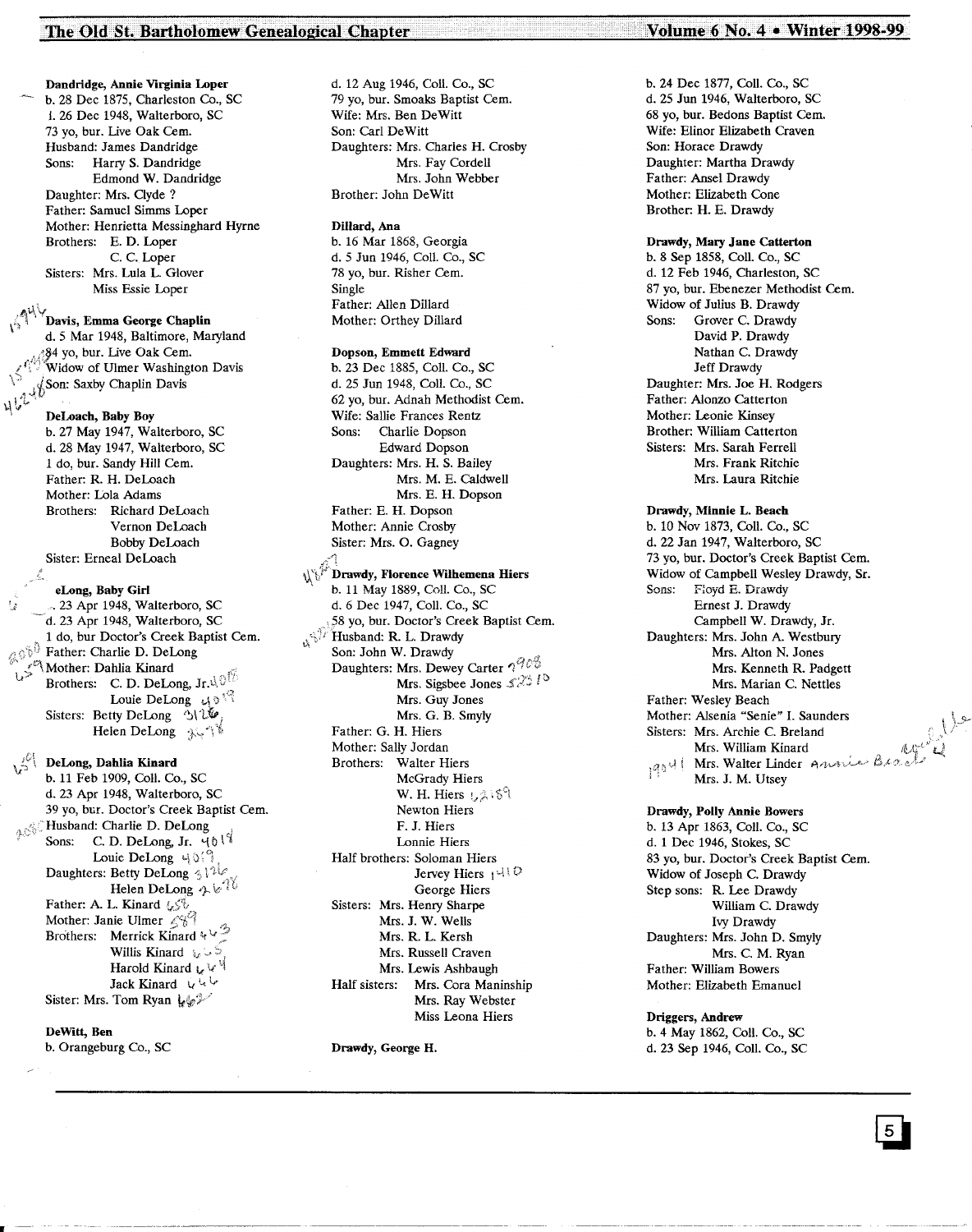## The Old St. Bartholomew Genealogical Chapter

84 yo, bur. Bedons Baptist Cem. Widower of Luanna Padgett Wife: Milbrice Padgett Steedley Sons: E. E. Driggers Dowling Driggers Step sons: H. M. Tuten Fred Steedley Gaddes Steedley Daughter: Mrs. G. W. Fennell Step daughters: Mrs. Alice Hill Mrs. C.H. Webb Mrs. Joe Strickland

## DuBois, Minnielee Ulmer

b. Jul 1871, Coll. Co., SC d. 15 Feb 1948, Walterboro, SC 76 yo, bur. Red Hill Bapt. Cem., GA Widow of W. P. DuBois Step sons: E. D. DuBois B. C. DuBois J. R. DuBois Step daughters: Mrs. Alice Cabiness Mrs. Elmore Hughes Father: C. W. Ulmer  $\frac{85}{36}$ Mother: Ellen Crosby  $7\ge$ Brothers: S. J. Ulmer  $\nu^{qq}$ B. L. Ulmer  $\Diamond \Diamond \Diamond$ Sister: Mrs. H. W. Breland  $1335$ 

#### Dunn, Albert Brooks

b. 25 Mar 1876, Darlington Co., SC d. 20 Feb 1947, Columbia, SC 70 yo, hur. Bedons Baptist Cem. Wife: Susan Annie Dunn Sons: Albert B. Dunn, Jr. Henry Eugene Dunn com William Dunn Daughters: Mrs. Ezra Zeigler Mrs. Ben Warren Mrs. Julius Mikus Father: Stephen Dunn Mother: Mary Kelly Brother: Augustus Dunn Sister: Mrs. Sara Hughes

#### Easterlin, Annie Ackerman Anderson

b. 1 Oct 1858, ColI. Co., SC d. 3 Dec 1947, Coli. Co., SC 89 yo, bur. Williams Cem. Widow of J. E. Easterlin & Mr. Anderson Father: H. G. Ackerman Mother: Sarah Adams Brother: W. W. Ackerman Sisters: Mrs. W. P. Addison Mrs. Dora Smith

Easterlin, James Daniel Oliver b. 7 Feb 1874, Coli. Co., SC d. 2 Jan 1946, Green Pond, SC 72 yo, bur. Live Oak Cem. Wife: Annie Robertson Easterlin Sons: J. G. Easterlin J. C. Easterlin B. C. Easterlin T. G. Easterlin G. G. Easterlin Daughters: Mrs. F. S. Altman Mrs. Fred Johnson Mrs. Melvin Skinner Mrs. J. H. Melton Mrs. Edmund Hickman Father: J. D. O. Easterlin, Sr. Mother: Hattie Goodwin Brother: H. E. Easterlin Albert 2014, 1986 -Half brother: A. H. Easterlin Sisters: Mrs. D. E. Johnson Mrs. J. T. Lang Mrs. J. M. Moore

#### Evans, Carlos

b. ColI. Co., SC d. 20 Jan 1946, ColI. Co., SC 58 yo, bur. Bedons Baptist Cem. Wife: Lizzie Driggers Evans Daughters: Mrs. Witsell Fraser Mrs. Eugene Craven Mrs. David Craven, Jr. Miss Ethel Evans Father: Shack Evans Mother: Sallie Evans Half brother: Joe Evans Sisters: Mrs. Carey Hyrne Mrs. May Pinckney

#### Evans, Lizzie Driggers

b. Coll. Co., SC d. 12 Mar 1947, Coll. Co., SC 64 yo, bur. Bedons Bapt. Cem. Widow of Carlos Evans Daughters: Mrs. Witsell Fraser Mrs. David Craven, Jr. Mrs. Eugene Craven Miss Ethel Evans Father: John Driggers Brother: Gussie Driggers Sisters: Mrs. Jeff Wiggins Mrs. Ethel Driggers Mrs. Angie Driggers

#### Evans, Sallie Goze

d. 10 Dec 1946, Walterboro, SC 96 yo, bur. Evergreen Christian Cem. Widow of Jonah Evans & Messick Evans Son: Joe S. Evans Daughters: Mrs. Carey Herndon Mrs. Angie Hiott Mrs. Mae Pimentel Father: Allan Goze Mother: Syvilla Goze

#### Fender, Dan b. ColI. Co., SC d. 8 Jan 1948, Smoaks, SC

65 yo, bur. Smoaks Bapt. Cem. Single Father: Frank Fender Mother: Mildred Maxey Fender Brother: Willie Fender

#### Fender, Lewis Allison

b. 20 Sep 1891, Coli. Co., SC d. 25 Jan 1947, Walterboro, SC 55 yo, bur. Live Oak Cem. Widower of Cora Bell Dewitt Sons: Lewis E. Fender James Otis Fender Luder A. Fender Hubert B. Fender Thomas D. Fender Daughter: Mrs. J. H. Bowen Father: Lewis M. Fender  $45\%$ Mother: Sallie J. Smoak Brothers: John M. Fender William Earl Fender Jim S. Fender Sisters: Mrs. Alice A. Thomas Mrs. Mamie E. Folk Mrs. J. S. Breland Mrs. Annie Patrick  $272$ <sup>/1</sup>

#### Ferrell, James Van

b. 29 Mar 1898, Bluffton, SC d. 15 Dec 1946, Charleston, SC 48 yo, bur. Beaufort Cem. Wife: Essie Harper Ferrell Son: James Van Ferrell, Jr. Daughters: Mrs. Marvin Arthur Mrs. Walter Jennings, Jr. Mrs. Wallace Elliott Father: George L. Ferrell Mother: Sarah Catterton Brothers: Lee Ferrell William Ferrell Sisters: Mrs. Annie Chassereau Miss Janie Ferrell Mrs. Chanders Parris

Finley, Lamar Riddick b. 26 Mar 1916, Coli. Co., SC d. 1 Sep 1947, Walterboro, SC 29 yo, bur. Doctor's Creek Bapt. Cem. Wife: Aline Crosby Finley Father: Loddie W. Finley Mother: Polly Bennett Brothers: L. D. Finley G. J. Finley G. Mayhue Finley Sister: Mrs. Woodrow W. Maxey

Fishburne, Eulie Solomons b. 17 Feb 1859, Hampton Co., SC d. 2 Jul 1946, Charleston, SC 87 yo, bur. Live Oak Cem. Widow of Coatsworth P. Fishburne, Sr. Sons: Elliott Lee Fishburne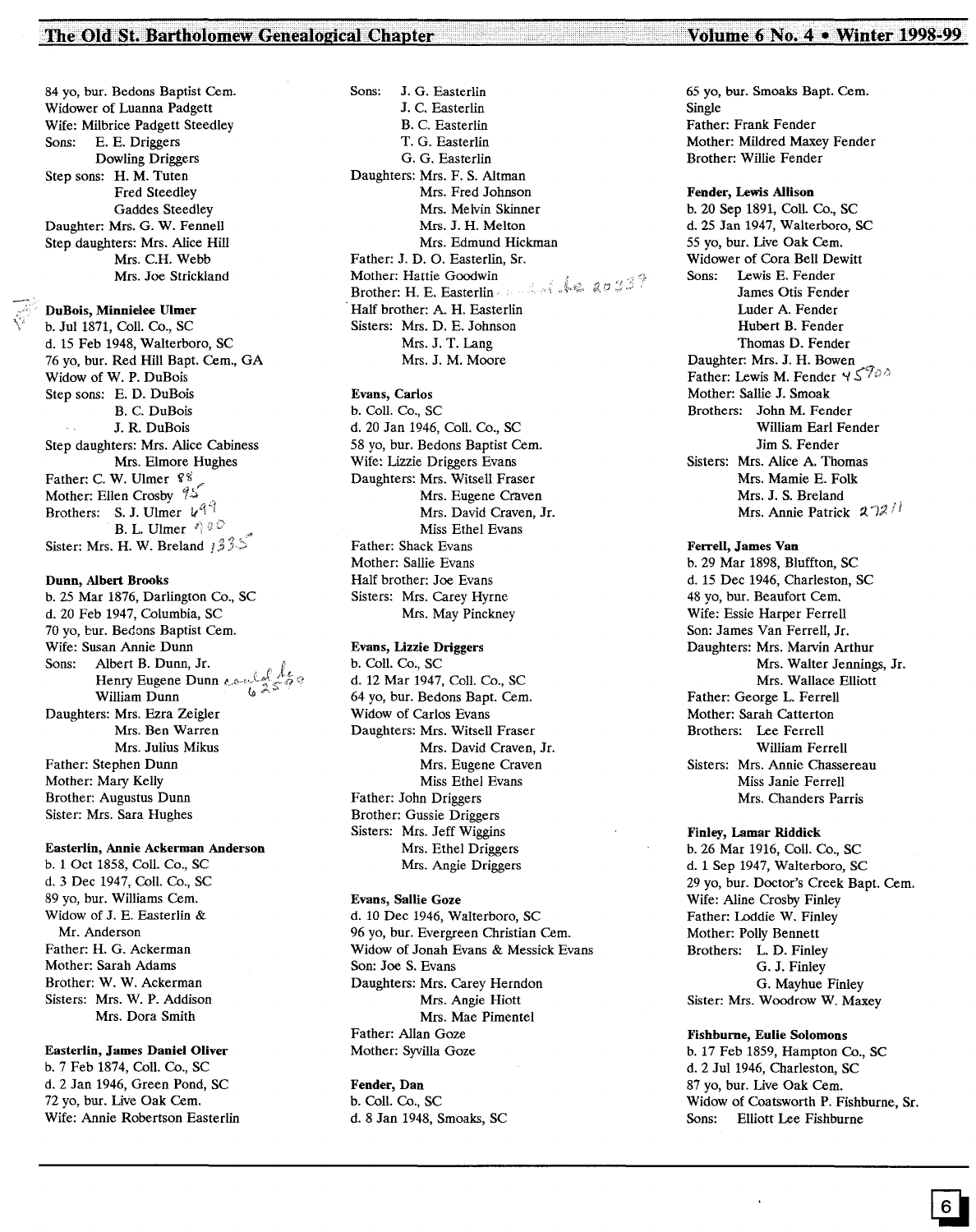Clarence L. Fishburne Daughters: Mrs. John R. Jeffries Miss Lizzie Fishburne Father: Elliott G. Solomons Mother: Elizabeth Pope Davis Sister: Mrs. Sallie G. Wichman

#### Fishburne, Mary Gage

b. Chester, SC d. 21 Jan 1946, Walterboro, SC 56 yo, bur. Live Oak Cern. Husband: Judge E. L. Fishburne Son: L. G. Fishburne Daughter: Jane Gage Fishburne Father: Judge George W. Gage Mother: Janie Gaston Brothers: Robert Gage George Gage Gaston Gage Lucius Gage

#### Fox, Sarah Jane Garvin

b. 6 Nov 1867, Call. Co., SC d. 15 Jan 1947, Call. Co., SC 79 yo, bur. Smoaks Cern. Widow of Jasper R. Fox Sons: Gary Fox Jasper R. Fox Daughters: Mrs. Paul Cureton Mrs. Ethel Girard Mrs. Nellie Miles Mrs. Joe Chandler Mrs. Weldon Waldon Mrs. William Rodgers Father: T. A. Garvin Mother: Arthie Benton

#### Fralix, David Samuel

b. 11 Jun 1888, Coil. Co., SC d. 24 Feb 1948, St. George, SC 59 yo, bur. Carters Ford Baptist Cem. Wife: Hattie Maxey Strickland<br>Sons: Bandcroft Fralix Banderoft Fralix Monroe Fralix

Stepsons: James Strickland Robert Strickland Ben Strickland Daughter: Mrs. L. McMillan Stepdaughter: Mrs. M. P. Hardin Father: Washington Fralix Mother: Amelia Brothers: Zack Fralix George Fralix Sisters: Mrs. B. F. Fender Mrs. Lemuel Bailey Mrs. E. C. Parnell

#### Francis, Augustus Klein, Sr.

b. 15 Aug 1901, Call. Co., SC d. 29 Sep 1947, Walterboro, SC 46 yo, bur. Live Oak Cem. Wife: Edith Koger Francis Sons: Augustus Klein Francis, Jr. James Francis Daughter: Miss Betty Francis Father: Augustus Matthew Francis Mother: Elizabeth K. Seigler Sister: Mrs. Jimmie S. Hill

#### Fraser, Eddie W.

b. 16 Aug 1868, Call. Co., SC d. 20 Aug 1947, Call. Co., SC 79 yo, bur. Live Oak Cern. Wife: Sue Gordon Sons: Witsell Fraser Richard Fraser Ashley Fraser Webb Fraser Haskell Fraser Daughters: Mrs. Fairey Padgett Mrs. Palmer Hudson Father: Edward Webb Fraser Mother: Catherine Anderson Brother: Frederick W. Fraser Sister: Mrs. II. W. Black, Jr.

Fraser, Frederick W. b. 24 Aug 1873, Coli. Co., SC

.......................................................................................................................

d. 31 Mar 1948, Hendersonville, SC 74 yo, bur. Peniel Methodist Cem. Wife: Carrie Graves Stepson: Claude Bell Daughter: Maude Bell Father: Edward Webb Fraser Mother: Catherine Anderson Sister: Mrs. II. W. Black, Jr.

#### Fraser, Robert Ludlow

b.' II Jan 1861, Walterboro, SC d. 21 Jun 1948, Walterboro, SC 87 yo, bur. Live Oak Cern. Widower of Sophia Henderson Sons: C. Henderson Fraser R. L. Fraser, Jr. Father: Robert Ludlow Fraser Mother: Margret Webb

#### Fripp, Lewis Melvin, Sr.

b. 22 Nov 1887, Walterboro, SC d. 5 Apr 1948, SC 61 yo, bur. Live Oak Cern. Wife: Ruby Bidenbaugh Son: Lewis Melvin Fripp, Jr. Daughter: Mrs. John Vincent Wegener, Jr. Father: L. Melvin Fripp Mother: Malinda Black

#### og<sup>\*</sup> Fripp, Robert Black

b. 23 Oct 1890, Coli. Co., SC d. 2 Nov 1946, Walterboro, SC<br>56 yo, bur. Live Oak Cem. 56 yo, bur. Live Oak Cern. mary Ruth Paugett  $\lambda^{\otimes \lambda}$ .  $\mu_{\text{mag}}$  Daughters: Evelyn Fripp "Mrs. Newton Maxey, Jr. 202.  $6.3\%$  Father: L. Melvin Fripp : 35<sup>7</sup>Mother: Malinda Black Brother: Lewis Melvin Fripp, Sr.

> Fullbright, Sgt. Jack R. b. 21 Mar 1925 d. 5 Jun 1947, Walterboro, SC



# **LOOK** New South Carolina Census Transcriptions

Books 8  $\frac{1}{2}$  x 11, soft-cover, perfect bound, full name index. Price \$20 each + \$3.50 S&H for first book and \$1 S&H for each additional book. Order from: Alligator Creek Genealogy Pub., 1009 Flintwood Cr., High Point, NC 27265-1163.

(1) *Early Colleton District (1790-1800-1810)* 46 + 10 pp. maps. By Parish locations (St. Bartholomew, St. Paul, St. John, & St. George). Index contains 2,699 entries.

~2) *1820 Colleton District* 36 + 4 pp. maps. Current counties of Colleton and most of Dorchester. Index contains 986 entries.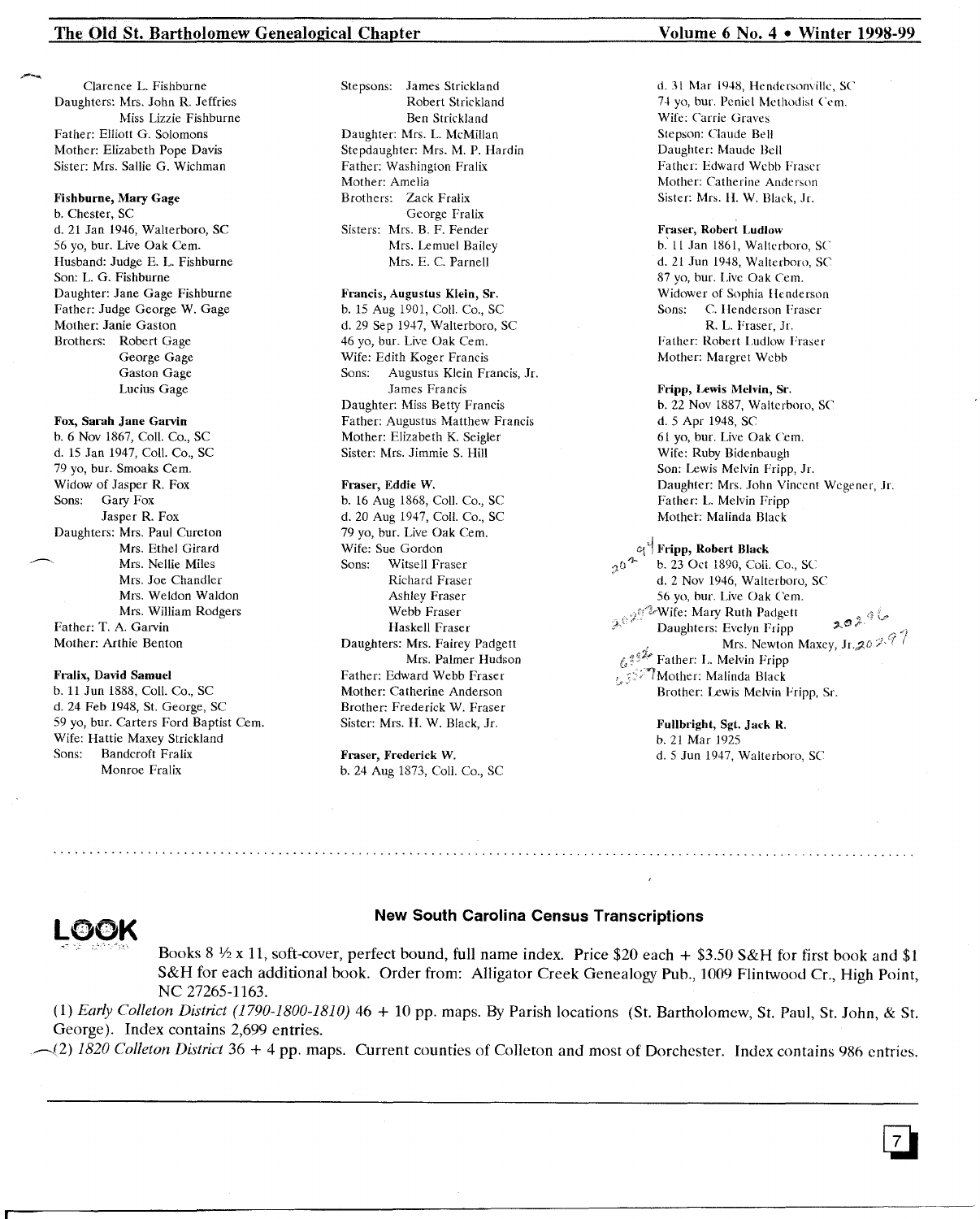#### The Old St. Bartholomew Genealogical Chapter Volume 6 No. 4 • Winter 1998-99

Garris, Adelia Padgett b. 23 Feb 1868, Call. Co., SC d. 30 Jun 1947, Call. Co., SC 79 vo, bur. Williams Cem. Widow of Joseph Thomas Garris Sons: Milton B. Garris Daniel W. Garris **(1988)** Daughters: Mrs. Raymond I. Clement  $\forall \forall$ . Mrs. Percy M. Berry Mrs. Benjamin McL. Newton  $\mathcal{L}^{\text{max}}$ Mrs. Walton B. Smith Mrs. Clyde B. Warren 480 98 Mrs. II. Legare Smith Mrs. Paul M. Garvin Father: Daniel Padgett Mother: Levicy Goodwin Brother: IIeber R. Padgett

# Garris, Annie Linder

b. 23 Sep 1876, Call. Co., SC d. 22 Jan 1948, Walterboro, SC 71 yo, bur. Live Oak Cem.  $\{ \phi \}$  Widow of G. W. Garris Sons: P. W. Garris Lewis A. Garris<br>George W. Garris *≤5* <sup>2, 0</sup> Daughter: Mrs. P. E. Beach Father: L. A. Linder Mother: Dora Ritter Brother: T. S. Linder Sisters: Mrs. F. H. Beach Mrs. L. W. Beach Miss Ruth Linder

#### Garvin, Bessie Lee Robinson Crosby

b. 13 Feb 1896, Call. Co., SC d. 27 Jun 1947, Walterboro, SC 51 vo, bur. Mt. Carmel Methodist Cem. Husband: C. A. Garvin & divorced from the late M. C. Crosby<br>Sons: Norman Crosby Norman Crosby Herman II. Crosby Jervey Crosby Hazel Crosby IIeber Crosby Junior Crosby Daughters: Mrs. N. W. Tumbleston Mrs. Boyd W. Barnes Father: J. Stephen Robinson Mother: Florence Wilson Brothers: Boyd Robinson Witsell Robinson Sisters: Mrs. J. E. Richburg Mrs. Lewis Beach Mrs. J. W. Cox

#### Garvin, Charles Franklin, Sr.

b. 26 NO\" 1874, Coil. Co., SC d. 7 Jun 1l)4S, Ritter, *SC* 70 yo, bur. Smoaks *Cem.* Wife: Elizabeth Reed & widower of Rosa Sullivan

Sons: Joe H. Garvin Charles Franklin Garvin, Jr. Marian Eugene Garvin Woodrow Garwin John Robert Garvin Nelson Garvin Daughters: Mrs. James M. Seabrook Mrs. R. M. Savage Mrs. Jim L. Sires Mrs. Jake Rentz Susie Garvin Eugenia Garvin Father: Richard Garvin Mother: Rebecca Wood Sisters: Mrs. W. R. Reynolds Mrs. W. E. Reynolds Mrs. Jesse Johnson

#### Garvin, Dora Benton

b. 17 May 1891, Coil. Co., SC d. 3 Jun 1948, Coil. Co., SC 57 vo, bur. White Meeting Cem. Widow of James Oliver Garvin Sons: Richard A. Garvin William Garvin Harmon Garvin Daughters: Mrs. I. M. Smoak Mrs. Harvey Blocker Mrs. C. Benton Mrs. Scott Pellum Father: William Benton Mother: Elizabeth Kinsey Sisters: Miss Fannie Benton Mrs. Heber Benton Mrs. Charlie W. Smoak

#### Garvin, William Walter

b. Sep 1880, Coil. Co., SC d. 21 Mar 1945, CoIl. Co., SC 65 yo, bur. Shiloah Baptist Cem. Wife: May Dempsey Father: Josh Garvin Mother: Catherine Simmons Half brothers: Fritz Garvin Horace Garvin Perry Garvin Josh Garvin Lawton Garvin Sister: Mrs. W. A. Gilmore Half sisters: Mrs. Nora Bowick Mrs. Ameal Romalech

#### Gatch, Juanita Barnes

b. May?, Blackshear, GA d.6 Nov 1947, Waycross, GA 30 yo, bur. Pleasant Grove Baptist Cern. Husband: T. R. Barnes Son: F. B. Gatch, Jr. Daughter: Juanita Gatch Brenda Gatch Faye Gatch Father: T. R. Barnes

Mother: ? Thomas Brothers: T. R. Barnes R. W. Barnes James Barnes Sisters: Mrs. Archie M. Strickland Mrs. Frank Aiken Mrs. George Penniel Givens, Jessie Breland  $\mathcal{CH}^{3,3}$ b. 1 Feb 1881, Call. Co., SC d. 12 Oct 1947, Walterboro, SC 66 yo, bur. Black Creek Baptist Cern.  $t^{i,j}$ Widow of **J**. B. Givens Father: S. L. Breland  $\# \{\phi\}$ Mother: Julia Preacher 3676 Brothers: A. C. Breland  $\overline{u}$   $\overline{3}$   $\overline{3}$   $\overline{9}$ F. B. Breland  $\&\mathcal{D}^{\mathcal{G}}\mathcal{G}^{\frac{1}{2}}$ Sisters: Mrs. H. R. Hudson  $\omega$ <sup>333</sup> Miss Ettie Breland  $4/66$ Miss Kate Breland  $\sqrt{66}$ Glover, Susan Annie Herndon b. 19 Mar 1887, Coli. Co., SC d. 30 Jan 1945, Coli. Co., SC 58 yo, bur. Live Oak Cern. Husband: Lucius Northrop Glover, Sr. Sons: Lucius N. Glover, Jr.  $\mathcal{Z}\mathcal{L}\wr\mathcal{E}\mathcal{E}$ Fletcher F. Glover  $\mathscr{D} \otimes \mathscr{D} \mathscr{D}$ Daughters: Mrs. John W. Mims Mrs. J. W. Fender Mrs. Haskell E. Avant  $\mathscr{B}\mathscr{L} \stackrel{\sim}{\leftarrow} \mathscr{P} \mathscr{L}$ Mrs. Paul A. Castillo  $.562.00$ Mrs. Patrick Morrow  $\mathcal{A} \otimes \mathcal{A} \otimes \mathcal{A}$ Mrs. V. Cecil Hamilton, Jr.  $\mathscr{B} \cong \mathscr{B}$ Father: Ivy Joseph Herndon  $352\sqrt{2}$ Mother: Martha Jane Sineath # \$ 2000 Brothers: Lee Herndon *80* '7 Frank Herndon 35267 Sisters: Mrs. Dovie Buchanan 35245 Mrs. Pearl Hickman 35244  $\mathcal{G}\backslash\mathbb{G}^{\langle\mathcal{G}\rangle}$  Glover, Lucius Northrop, Sr. b. 21 Jun 1877, Walterboro, SC d. 14 Jun 1946, Walterboro, SC 69 yo, bur. Live Oak Cem. Widower of Sadie Capers &  $352<sup>1/2</sup>$ Susan Annie Herndon Sons: L. N. Glover, Jr.  $\mathscr{F} \otimes \mathscr{F} \otimes \mathscr{F}$ Fletcher F. Glover 34184 Daughters: Mrs. John W. Mims Betty Inez Glover  $36/8$ Mrs. H. E. Avant  $34/90$ Mrs. Paul A. Castillo 3620 Mrs. Patrick Morro 36/F2-Mrs. V. C. Hamilton, Jr.  $\mathscr{Z} \subseteq \mathscr{L} \mathscr{Z} \mathscr{Z}$ Father: Joseph Edward Glover 26/73 Mother: Mary Edmund Bellinger 26 /

Sister: Mrs. Ernest Hubster

#### (to be continued)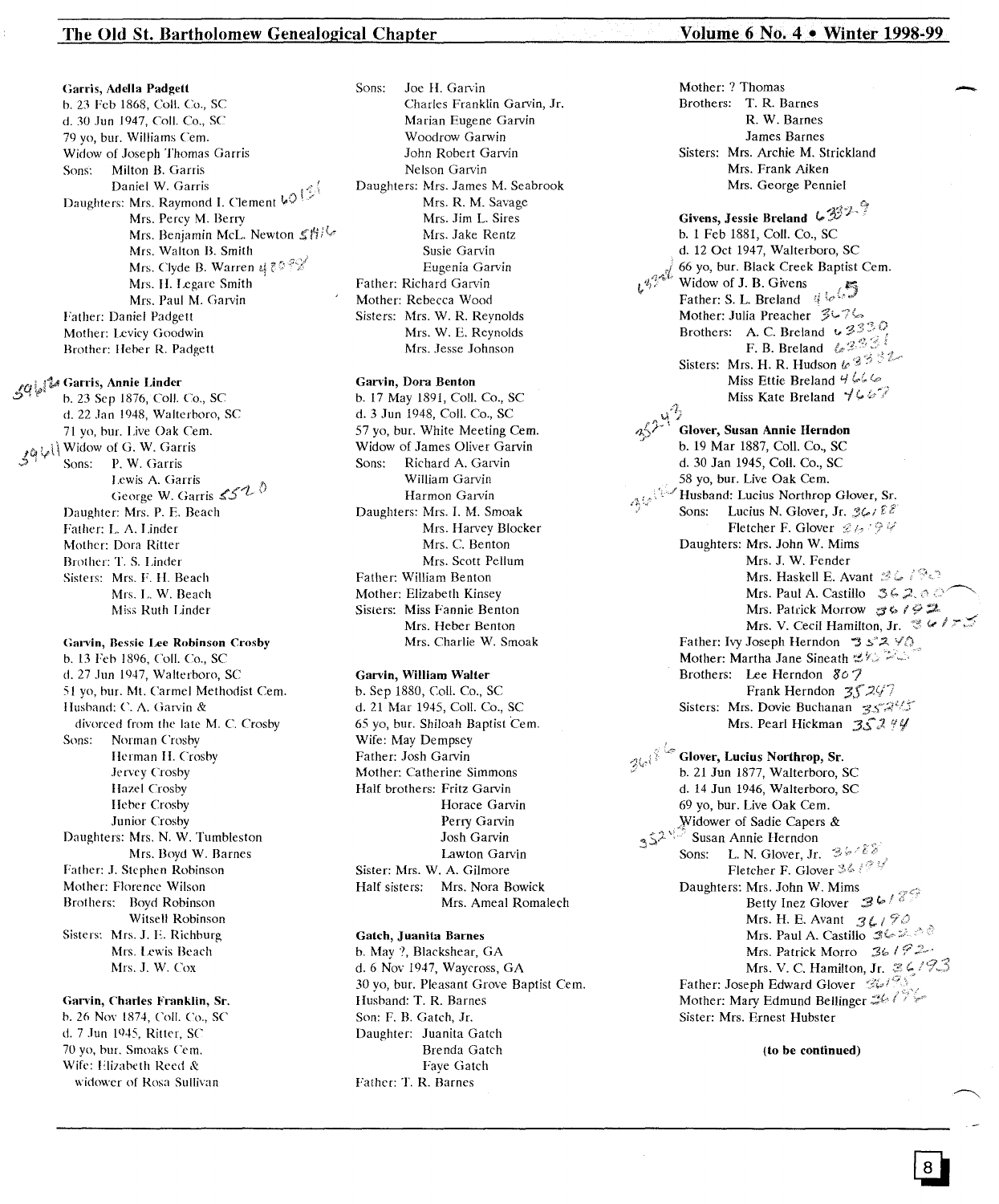The Old St. Bartholomew Genealogical Chapter<br>
Volume 6 No. 4 • Winter 1998-**21 GreenHarvey The Old St. Bar** 48 **The Old St. Barth.**<br>The Old St. Barth.

PRE-1911 COLLETON COUNIY, SC, MARRIAGES

15 Blank Page 16 Register

Copied August 25, 1997, by Judy Ballard Groom

Copied August 25, 1997, by Judy Ballard

|    | Groom                |                           |                                      | Bride          |                         |                                      |         |                     |                      |
|----|----------------------|---------------------------|--------------------------------------|----------------|-------------------------|--------------------------------------|---------|---------------------|----------------------|
|    | Page Surname         | Given                     | Residence                            | Surname Given  |                         | Residence                            | Race    | <b>Date Married</b> | <b>Date Recorded</b> |
|    | 1 Hiott              | Calvin William Walterboro |                                      | McMillan Eva   |                         | Walterboro                           | White   | 14 Oct 1903         | 12 May 1951          |
|    | 2 Hiott              | Clarence                  | Walterboro                           | Collins        | Mattie Lee              | Green Pond                           | White   | 14 Aug 1910         | 6 Jul 1951           |
|    | 3 Ulmer              | James Breland Ruffin      |                                      | Crosby         | Della C.                | Ruffin                               | White   | 1 Feb 1911          | 23 Dec 1950          |
| 4  | Chassereau Owen W.   |                           | Walterboro                           | Kinsey         | Ella Eliz.              | Colleton Co.                         | White   | 15 Jan 1901         | ?                    |
|    | 5 Bailey             | Chesley W.                | Walterboro                           | Lane           | Azzie                   | Colleton Co.                         | White   | 24 Apr 1901         | $\overline{?}$       |
| 6. | Linder               | H. B.                     | Smoaks                               | Warren         | Ruby                    | Colleton Co.                         | White   | 20 Mar 1921         | 4 Jun 1949           |
|    | 7 Camel              | Jamel                     | White Hall                           | Murray         | Daphney                 | Ashepoo                              |         | Colored 12 May 1921 | 26 Mar 1949          |
| 8  | Gray                 | Fred                      | Ruffin                               | Lingard        | Addie                   | Ruffin                               |         | Colored 16 Oct 1921 | 28 Jun 1948          |
|    | 9 Brown              | Ben                       | Cottageville                         | Magwood Lillie |                         | Round O                              |         | Colored 25 Oct 1927 | 17 Jan 1949          |
|    | 10 Padgett           | Henry H.                  | Walterboro                           | Taylor         | Lillie                  | Colleton Co.                         | White   | 5 Jun 1923          | 15 Oct 1947          |
|    | 11 Linder            | George E.                 | Walterboro                           | Hiott          | Lula                    | Colleton Co.                         | White   | 8 Nov 1907          | 9 Jul 1947           |
|    | 12 Bell              | Isaac N.                  | Islandton                            | Bell           | Mamie S.                | Islandton                            | White   | 2 Mar 1896          | 5 Aug 1946           |
|    | 13 Dunn              | Albert B.                 | Walterboro                           | Fisk           | Susan                   | Walterboro                           | White   | 22 Mar 1906         | 13 May 1947          |
|    | 14 Addison           | William Pres.             | Cottageville                         | Rhode          | Mamie S.                | Cottageville                         | White   | 3 Sep 1922          | 20 Apr 1946          |
|    | 15 Blank Page        |                           |                                      |                |                         |                                      |         |                     |                      |
|    | 16 Register          | George R.                 | Magnolia, NC                         | Beach          | Mabel                   | Magnolia, NC                         | White   | 12 Dec 1909         | 20 Mar 1946          |
|    | 17 Murdaugh          | Olin                      |                                      | Herndon        | Reba                    | <b>Stokes</b>                        | White   | 4 Jun 1935          | 24 Dec 1943          |
|    | 18 Crosby            | William J.                | Colleton Co.                         | Avant          | Mary Lanie              | Colleton Co.                         | White   | 2 Apr 1910          | 4 May 1945           |
|    | 19 Love              | Larry                     | Walterboro                           | White          | Lillie Bell             | White Hall                           | Colored | 4 Dec 1938          | 11 Apr 1944          |
|    | 20 Cook              | Louis                     | $\overline{\mathcal{L}}$             | Crosby         | Lillie Daisy            | ?                                    | White   | 2 Feb 1899          | 9 Nov 1943           |
|    | 21 Green             | Harvey                    | Ruffin                               | <b>Bryant</b>  | Iris                    | Ruffin                               |         | Colored 26 Dec 1910 | 14 May 1951          |
|    | 22 Covington         | Sam                       | White Hall                           | Adkison        | Mary                    | White Hall                           |         | Colored 20 Dec 1915 | 4 May 1951           |
|    | 23 Pryor             | Dan                       | ?                                    | Green          | Florence                | Colleton Co.                         |         | Colored 10 Dec 1927 | 7 Jul 1951           |
|    | 24 Peterson          | <b>Bryant</b>             | <b>Stokes</b>                        | Risher         | Louise                  | Stokes                               |         | Colored 25 Jan 1930 | 16 Jul 1951          |
|    | 25 Lucas             | Harry                     | White Hall                           | Smith          | Anna                    | Hendersonville Colored 21 Mar 1914   |         |                     | 20 Jul 1951          |
|    | 26 Warren            | J. T.                     | Walterboro                           | Lane           | Josephine               | Colleton Co.                         | White   | 20 Nov 1901         | 5 Oct 1951           |
|    | 27 Warren            | Swilley                   | Ruffin                               | King           | Sophia                  | Walterboro                           |         | Colored 10 Jan 1903 | 10 Jun 1952          |
|    | 28 Jennings          | Willie                    | Canadys                              | Adams          | Louise                  | Canadys                              |         | Colored 15 Jun 1912 | 9 Aug 1952           |
|    | 29 Bryant            | Henry                     | Green Pond                           | Pinckney       | Susie                   | Green Pond                           |         | Colored 26 Nov 1916 | 16 Nov 1952          |
|    | 30 Grant             | Ben                       | Islandton                            | Folk           | Hattie                  | Ehrhardt, SC                         | Colored | 6 Jan 1909          | 30 Aug 1952          |
|    | 31 Stone             | Walter L.                 | Hampton, SC                          | Harvey         | Annie Lillian Islandton |                                      | White   | 28 Jun 1908         | 22 Oct 1952          |
|    | 32 Simmons           | Andrew H.                 | Walterboro                           | Norris         | Lillie                  | Augusta, GA                          | White   | 16 Apr 1905         | 31 Oct 1952          |
|    | 33 Simmons           | Andrew H.                 | Walterboro                           | Norris         | Lillie                  | Augusta, GA                          | White   | 4 Apr 1909          | 31 Oct 1952          |
|    | 34 Ackerman          | Virgil Dibble             | Cottageville                         | Addison        | Sheppie Od.             | Cottageville                         | White   | 28 Dec 1919         | 22 May 1953          |
|    | 35 Ackerman          | Norman G.                 | Walterboro                           | Morrall        | Effie T.                | Walterboro                           | White   | 7 Jun 1905          | 4 Aug 1953           |
|    | 36 Lawton            | Monnie                    | SC                                   | Faulk          | Minnie                  | SС                                   | Colored | 7 Oct 1905          | 2 Aug 1952           |
|    | 37 Tracy             | Frank                     | Cottageville                         | Bailey         | Ethel                   | Cottageville                         |         | Colored 30 Mar 1914 | 17 Aug 1953          |
|    | 38 Pellum            | Joe Benjamin              | <b>Smoaks</b>                        | Warren         | Annie Lou               | Walterboro                           |         | America 1 Mar 1907  | 11 Jan 1954          |
|    | 39 Gaskins           | Jack B.                   | Smoaks                               | Cobia          | Cammie                  | Smoaks                               | White   | 6 Jun 1909          | 18 Jun 1954          |
|    | 40 Warren, Sr. Frank |                           | Walterboro                           | Fraser         | Cherry                  | Hendersonville Colored 18 Nov 1913   |         |                     | 7 Jul 1954           |
|    | 41 Brown             | James                     | Ritter                               | Ford           | Hattie                  | Ritter                               |         | Colored 15 Oct 1908 | 3 Jun 1954           |
|    | 42 Linder            | J.W.                      | Smoaks                               | <b>Stevens</b> | Retha S.                | Smoaks                               | White   | 14 Feb 1915         | 11 Dec 1954          |
|    | 43 Benton            | B. B.                     | Walterboro                           | Goodwin        | Edith C.                | Walterboro                           | ?       | 19 Sep 1907         | 10 Mar 1955          |
|    | 44 Hiott             | David Ruffin              | Walterboro                           | Jordan         | Sadie                   | Walterboro                           | White   | 25 Mar 1906         | 18 Apr 1955          |
|    | 45 Butler            | Arthur Fowler Walterboro  |                                      | Easterlin      | Mary Estelle            | Round O                              | White   | 10 Jan 1910         | 17 Oct 1955          |
|    | 46 Brown             |                           | George Caroll Charleston, SC Wescoat |                | Esther                  | Charleston, SC White                 |         | 8 Aug 1900          | 17 Mar 1956          |
|    | 47 Truvell           | Johnnie                   | Smoaks                               | Hollman        |                         | Josephine M. Branchville, SC Colored |         | 9 Jan 1909          | 29 Oct 1956          |
|    | 48 Avant             | Lee Travis                | Walterboro                           |                | Hickman Mary Eda        | <b>Walterboro</b>                    | White   | 1 Jan 1911          | 24 Nov 1956          |

#### (to be continued)

--------------------------\_.\_-----------~-----\_ ..•..-\_....\_ ....\_-\_.\_--\_. \_\_ ...\_\_ ..--\_ .....•

| 9 |